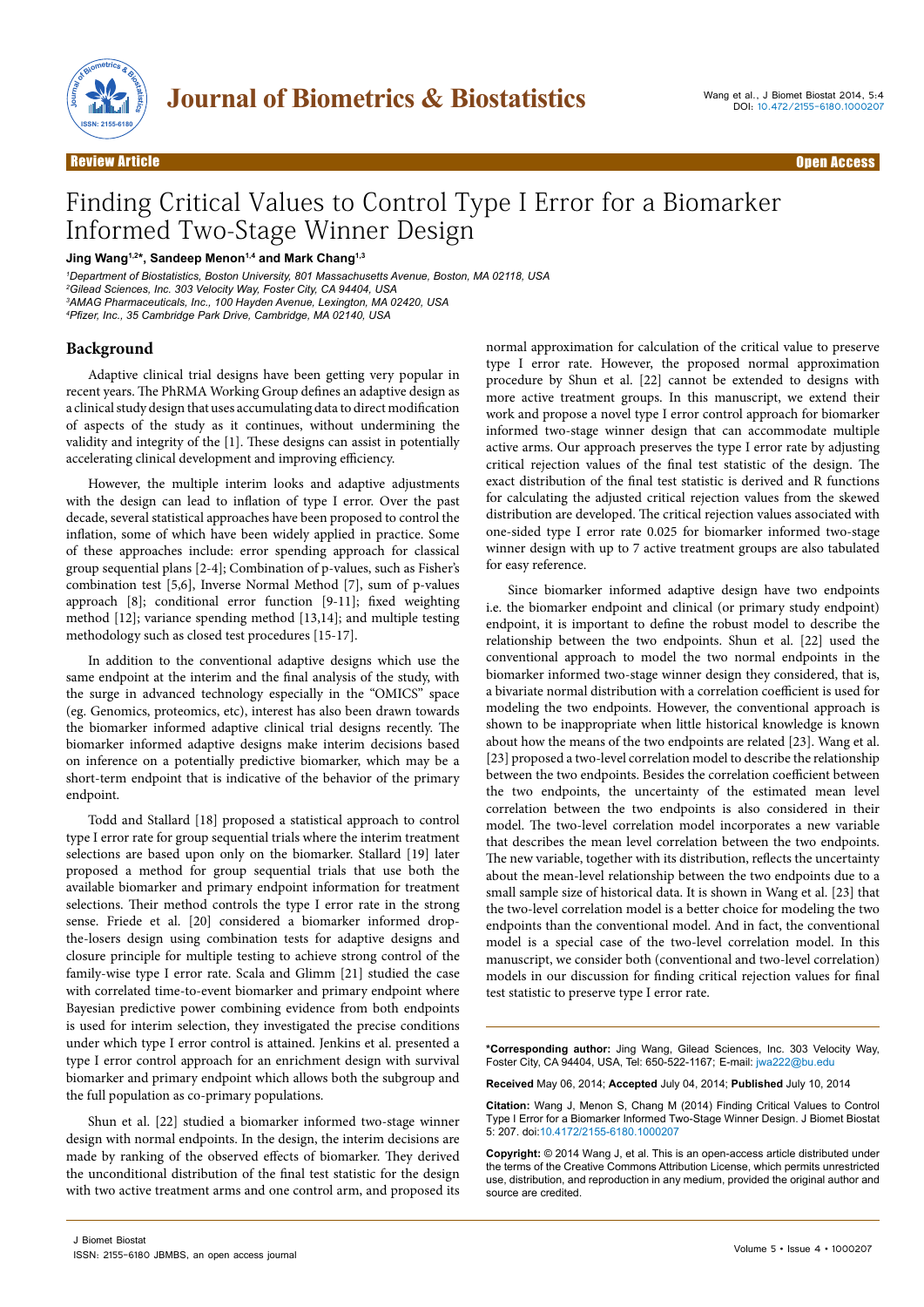# **Finding Critical Rejection Values for Final Test Statistic in Biomarker Informed Two-Stage Winner Design**

#### **Biomarker informed two-stage winner design**

In general, a biomarker informed adaptive design is a design that combines a phase II and a phase III study. It starts with several active treatment arms and a control arm with planned interim analyses on biomarker. At interim, the inferior arms will be terminated based on effects of biomarker (either by hypothesis testing or ranking of observations), and only the most promising treatment ("winner") will be carried to the end of the study with the control arm. The final comparison between the winner arm and the control arm will be performed on data from both stages and on study primary endpoint. This design has the potential to shorten the duration of the trial for drug development and can be cost effective.

Shun et al. [22] studied a "biomarker informed two-stage winner design". This design only has one interim look when each treatment group has  $n_1$  patients ( $n_1$  is the interim sample size), and uses ranking of biomarker observations for the interim selection. Additional  $n_{_2}$  patients will be recruited for the winner arm and the control arm, and the final comparison will be performed on the primary endpoint of the 2*N* (*N*=  $n_1$ +  $n_2$ ) patients.

Let *K* be number of treatment groups (*K*−1active treatment groups, and 1 control group), and *N* be the maximum sample size for each treatment group. Assume the interim analysis is planned at the information time  $I = \frac{n_1}{N}$ , where  $n_1 < N$ . Two sets of measurements are obtained:  ${X_i^{(j)} | i = 1,...,n_j}$ , the measurements of the biomarker at interim stage for *i*th person in *j*th treatment group; and  ${Y_i^{(j)} | i = 1,..., N}$ , the measurements of the study primary endpoint at final stage for *i*th person in *j*th treatment group. *j=*0,1,…,*K*−1. *j=*0 represents the control group while *j*=0,1,...,*K*-1 the active treatment groups. Let  $\overline{X_{n_i}^{(j)}} = \frac{1}{n_1} \sum X_i^{(j)}$ be the mean of the biomarker measurements for treatment group *j* at interim, and  $\overline{Y_N^{(j)}} = \frac{1}{N} \sum Y_i^{(j)}$  be the mean of the primary endpoint measurements for treatment group *j* at final.

In the biomarker informed two-stage winner design, the interim decision rule is that if the interim biomarker observations  $x_{n_1}^{(j)} = \max(x_{n_1}^{(1)},...,x_{n_1}^{(K-1)})$ , select treatment *j* as the most effective treatment, and carry only treatment group *j* and the control group to the end of the study. When the interim biomarker outcomes are almost the same, the option that more than one treatment groups be carried to the end of the study is not considered in this design, because either treatment group can be selected in this case. The final assessment will be based on the study primary endpoint *Y* comparing the selected treatment group and the control group.

#### **The two models for fitting the two endpoints**

In this section, we briefly review two commonly used techniques for modeling the two endpoints (i.e., the biomarker and the study primary endpoint) in a biomarker informed two-stage winner design. We assume both endpoints are normally distributed in our context. For endpoints that are not normally distributed, a transformation could be considered.

The first is the conventional approach, which uses a bivariate normal distribution with a correlation coefficient to fit the two endpoints.

In this approach, the individual-level correlation coefficient *ρ* is the only variable to describe the relationship between the biomarker and the primary endpoint. The second is the two-level correlation model proposed by Wang, et al. [23], where a conditional bivariate normal distribution is used to model the two endpoints. This model considers both the individual-level and mean-level correlation between the biomarker and the primary endpoint.

More specifically, let  $u_j^X$  be the mean of biomarker for treatment group *j*,  $\sigma_X^2$  be the variance. For a fixed *j*, assume  $\{X_i^{(j)} | i = 1, ..., n_1\}$  i.i.d., and  $X_i^{(j)} \sim N(u_i^X, \sigma_X^2)$ . Denote the standardized mean of biomarker for each treatment group by  $u_j^{X^*}, u_j^{X^*} = \frac{u_j^X}{\sigma_X}$ .

Let  $u_j^Y$  be the mean of study primary endpoint for treatment group *j*,  $\sigma_v^2$  be the variance. For a fixed *j*, assume  ${Y_i^{(j)} | i = 1,..., N}$  i.i.d. and  $Y_i^{(j)} \sim N(u_i^y, \sigma_Y^2)$ . Denote the standardized mean of study primary endpoint for treatment group *j* by  $u_j^{y*} = \frac{u_j^y}{\sigma_y}$ .

Assume also that  $\{X_i^{(j)} | i = 1,...,n_1\}$  and  $\{Y_i^{(j)} | i = 1,...,n_1\}$  are correlated with a correlation  $\rho$  for the same *j* and *i*, that is  $\rho = Corr(X_i^{(j)}, Y_i^{(j)})$ .

Since both endpoints are assumed to be normally distributed, the conventional approach uses a multivariate normal distribution with a correlation coefficient *ρ* for modeling the relationship between the biomarker and primary endpoint:

$$
\begin{pmatrix} X_i^{(j)} \\ Y_i^{(j)} \end{pmatrix} \sim N \begin{pmatrix} u_j^X \\ u_j^Y \end{pmatrix}, \begin{pmatrix} \sigma_X^2 & \rho \sigma_X \sigma_Y \\ \rho \sigma_X \sigma_Y & \sigma_Y^2 \end{pmatrix}, j = 0, 1, ..., K - 1.
$$

This approach was used for modeling the two endpoints in the study of Shun et al. [22], etc. It has the limitation that the means for both endpoints have to be specified while running power simulation, which can be challenging especially in lieu of lack of solid historical knowledge about the relationship between the biomarker and the primary endpoint which is not uncommon. The two-level correlation model proposed by Wang et al. [23] define a new variable,  $R_p$ , into the model, which was referred to the estimated mean level correlation between the biomarker and the primary endpoint. This new variable along with its distribution reflects the uncertainty of the mean-level relationship between the two endpoints especially due to a small sample size of historical data.

Assume *R<sub>j</sub>* is normally distributed and centered at  $r_j$ ;  $r_j = \frac{u_j^{y*}}{v_j^{y*}}$ \*  $r_j = \frac{u_j^{Y^*}}{u_j^{X^*}}$ , which is the true mean-level correlation between the two endpoints. The two-level correlation model can be written as follows:

$$
\left(\begin{array}{c}\n\frac{X_i^{(j)}}{\sigma_x} \\
\frac{Y_i^{(j)}}{\sigma_y}|R_j\n\end{array}\right) \sim N\left(\begin{array}{c}\n\mu_x^{x^*} \\
R_y^{x^*}\n\end{array}\right), \left(\begin{array}{cc}1 & \rho \\
\rho & 1\n\end{array}\right)\right)
$$
\n
$$
R_j \sim N(r_j, \sigma_{rj}^2), j = 0, 1, ..., K-1.
$$

And the unconditional distribution of the model could be expressed as follows:

$$
\left(\frac{X_i^{(j)}}{\sigma_X}\right) \sim N\left(\begin{pmatrix}u_j^{X^*}\\ u_j^{Y^*}\end{pmatrix}, \begin{pmatrix}1 & \rho\sqrt{(u_j^{X^*})^2\sigma_{\eta}^2+1} \\ \rho\sqrt{(u_j^{X^*})^2\sigma_{\eta}^2+1} & 1\end{pmatrix}\right), j=0,1,...,K-1.
$$

Notice that when  $\sigma_{ri}^2 = 0$ , the two-level correlation model could be specialized to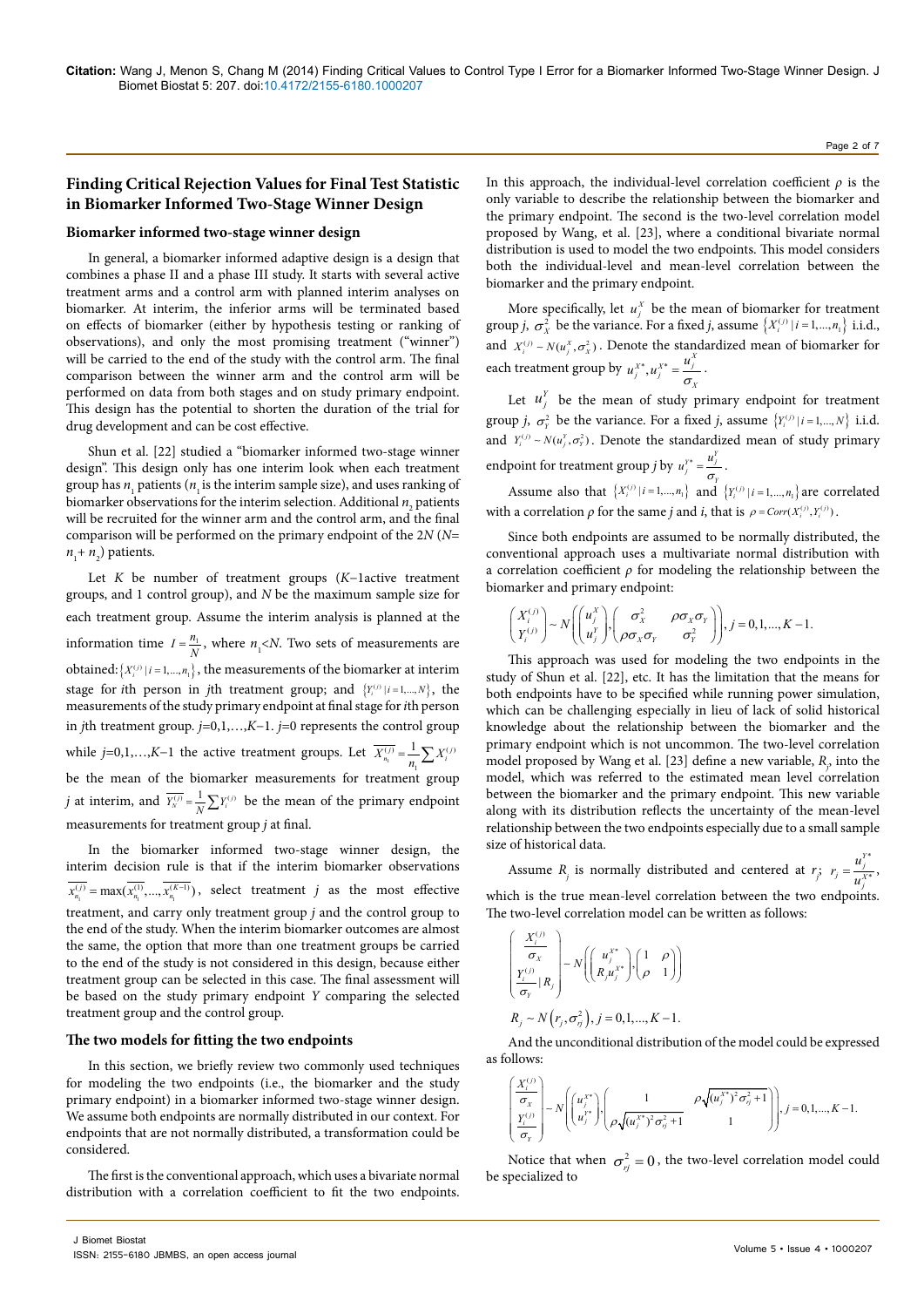$$
\begin{pmatrix} X_i^{(j)} \\ Y_i^{(j)} \end{pmatrix} \sim N \left( \begin{pmatrix} u_j^X \\ u_j^Y \end{pmatrix}, \begin{pmatrix} \sigma_x^2 & \rho \sigma_x \sigma_y \\ \rho \sigma_x \sigma_y & \sigma_y^2 \end{pmatrix} \right), j = 0, 1, ..., K - 1.
$$

which is the conventional model.

As discussed in Wang et al. [23], the conventional approach is easy to overestimate the power of a biomarker informed two-stage winner design when historical knowledge about the two endpoints is not solid, while the two-level correlation model provides reasonable results as the uncertainty about the mean-level correlation is taken into account in the model. Both these models will be considered in the next two sections when we derive the distribution of the final test statistic for the biomarker informed two-stage winner design.

# **Test statistic and critical rejection region using conventional approach**

To prevent type I error inflation of the biomarker informed twostage winner design, we use the concept of adjusting critical rejection values of the final test statistic of the design. In this section, we derive the exact distribution and give the critical rejection region for the final test statistic of the biomarker informed two-stage winner design under the conventional model. As shown in the succeeding sections the proposed approach works well for biomarker informed two-stage winner designs with any number of active arms.

Consider the following hypotheses:

$$
H_0: u_1^Y = \dots = u_{K-1}^Y = u_0^Y
$$
  
\n
$$
H_1: u_1^Y > u_0^Y or \dots or \ u_{K-1}^Y > u_0^Y
$$
 (1)

It is reasonable to assume that  $u_1^X = ... = u_{K-1}^X = u_0^X$  when  $u_1^Y = ... = u_{K-1}^Y = u_0^Y$  and  $\rho \neq 0$ . For simplicity, assume  $\sigma_Y^2$  is known.

Let *Gj* be the test statistic comparing the primary endpoint of the *j*th treatment group and the control group:

$$
G_j = \sqrt{\frac{N}{2\sigma_Y^2}} \left( \overline{Y_N^{(j)}} - \overline{Y_N^{(0)}} \right)
$$

where  $\overline{Y_N^{(j)}} = \frac{1}{N} \sum Y_i^{(j)}$  is the mean of the primary endpoint measurements for treatment group *j* at final.

It could be shown that,

$$
G_j \sim N\left(\frac{u_j^Y - u_0^Y}{\sqrt{\frac{2\sigma_Y^2}{N}}}, 1\right)
$$

and under  $H_0, G_i \sim N(0,1)$ .

The final test statistic of the biomarker informed two-stage winner design can then be expressed as:

$$
W = G_j, \text{ if } \overline{X_{n_1}^{(j)}} = \max\left(\overline{X_{n_1}^{(1)}}, \dots, \overline{X_{n_1}^{(K-1)}}\right), j = 1, ..., K - 1.
$$

where,  $\overline{X_{n_i}^{(j)}} = \frac{1}{n_i} \sum X_i^{(j)}$  is the mean of the biomarker measurements for 1 treatment group *j* at interim.

That is, conditional on the interim selection, *W* takes on the value of the effect from the "winner" treatment group as the final test statistic.

For the very general case under  $H_{1}$ , the distribution of the final test statistic *W* could be derived as:

$$
F_{W}(w) = P(W < w) = \sum_{j=1}^{K-1} P\left(G_{j} < w, \overline{X_{n_{i}}^{(j)}} = \max\left(\overline{X_{n_{i}}^{(1)}, ..., \overline{X_{n_{i}}^{(K-1)}}}\right)\right)
$$
\n
$$
= \sum_{j=1}^{K-1} P\left(G_{j} < w, \overline{X_{n_{i}}^{(j)}} - \overline{X_{n_{i}}^{(m_{i}}}) > 0, ..., \overline{X_{n_{i}}^{(j)}} - \overline{X_{n_{i}}^{(m_{K-2})}} > 0\right)
$$
\n
$$
= \sum_{j=1}^{K-1} P\left(P_{j0} < a_{j0}, P_{j1} > a_{j1}, ..., P_{j,K-2} > a_{j,K-2}\right) \qquad (2)
$$
\nwhere  $P_{j0} = G_{j} - \sqrt{\frac{N}{2\sigma_{y}^{2}}}\left(u_{j}^{Y} - u_{0}^{Y}\right)$ \n
$$
P_{j1} = \frac{\overline{X_{n_{i}}^{(j)}}}{t} - \frac{\overline{X_{n_{i}}^{(m_{i})}}}{t} - \left(\frac{u_{j}^{X}}{t} - \frac{u_{m_{i}}^{X}}{t}\right)
$$
\n
$$
P_{j,K-2} = \frac{\overline{X_{n_{i}}^{(j)}}}{t} - \frac{\overline{X_{n_{i}}^{(m_{K-2})}}}{t} - \left(\frac{u_{j}^{X}}{t} - \frac{u_{m_{K-2}}^{X}}{t}\right)
$$
\n
$$
a_{j0} = w - \sqrt{\frac{N}{2\sigma_{y}^{2}}}\left(u_{j}^{Y} - u_{0}^{Y}\right)
$$
\n
$$
a_{j1} = -\left(\frac{u_{j}^{X}}{t} - \frac{u_{m_{K-2}}^{X}}{t}\right)
$$
\n
$$
t = \sqrt{\frac{\sigma_{X}^{2}}{n_{1}}}
$$
\n
$$
j \neq m_{1} \neq ... \neq m_{K-2}, j, m_{1}, ..., m_{K-2} \in \{1, 2, ..., K-1\}
$$

Page 3 of 7

 $\left( P_{j0}, P_{j1},..., P_{j,K-2} \right)^{T}$  is from a multivariate normal distribution. In general,

$$
\begin{pmatrix} P_{j0} \\ P_{j1} \\ P_{j2} \\ \vdots \\ P_{jK-2} \end{pmatrix} \sim N \begin{pmatrix} 0 \\ 0 \\ 0 \\ \vdots \\ 0 \end{pmatrix}, \begin{pmatrix} 1 & \gamma & \gamma & \cdots & \gamma \\ \gamma & 2 & 1 & \cdots & 1 \\ \gamma & 1 & 2 & \ddots & \vdots \\ \vdots & \vdots & \ddots & \ddots & 1 \\ \gamma & 1 & \cdots & 1 & 2 \end{pmatrix}
$$

for any value of  $K$  ( $K \geq 3$ ).

Thus, for a biomarker informed two-stage winner design with  $K$  ( $K \geq 3$ ) treatments, the distribution of final test statistic under the conventional model is:

$$
F_{w}(w) = \sum_{j=1}^{K-1} \int_{-\infty}^{w} \sqrt{\frac{x^{2}}{2\sigma_{i}^{2}}}(u^{y} - u^{y}) \int_{-\frac{u^{2}}{\sqrt{\sigma_{i}^{2}}}}^{\infty} \int_{-\frac{u^{2}}{\sqrt{\sigma_{i}^{2}}}}^{\infty} \frac{u^{2}}{\sqrt{\sigma_{i}^{2}}}\Bigg)^{\infty} \int_{-\frac{u^{2}}{\sqrt{\sigma_{i}^{2}}}}^{\infty} \int_{-\frac{u^{2}}{\sqrt{\sigma_{i}^{2}}}}^{\infty} \int_{-\frac{u^{2}}{\sqrt{\sigma_{i}^{2}}}}^{\infty} \int_{-\frac{u^{2}}{\sqrt{\sigma_{i}^{2}}}}^{\infty} f(p_{j0},...,p_{j,K-2}) dp_{j,K-2}...dp_{j0}
$$
(3)

where:

$$
j \neq m_1 \neq \dots \neq m_{K-2}, j, m_1, \dots, m_{K-2} \in \{1, 2, \dots, K-1\},
$$

$$
f(p_{j0},\dots,p_{j,K-2}) \text{ is p.d.f. of } \sqrt{\begin{pmatrix} 0 \\ 0 \\ 0 \\ \vdots \\ 0 \end{pmatrix} \begin{pmatrix} 1 & \gamma & \gamma & \cdots & \gamma \\ \gamma & 2 & 1 & \cdots & 1 \\ \gamma & 1 & 2 & \ddots & \vdots \\ \vdots & \vdots & \ddots & \ddots & 1 \\ \gamma & 1 & \cdots & 1 & 2 \end{pmatrix}}, \text{ and}
$$

$$
\gamma = \sqrt{\frac{n_1}{2N}} \rho.
$$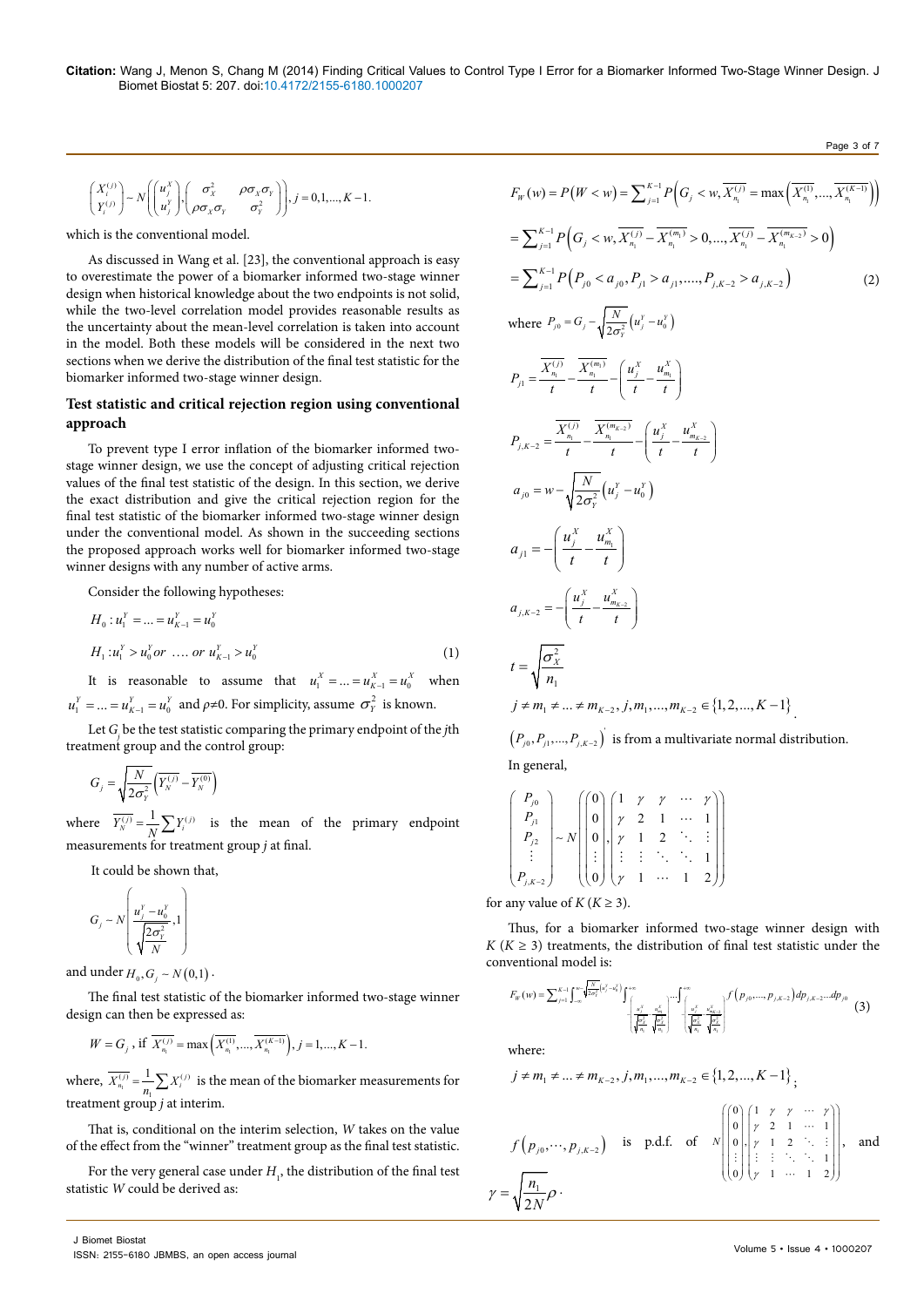It can be seen that, the interim treatment selection of the design skewed the distribution of its final test statistic. Hence, appropriate statistical adjustment is necessary in order to preserve the type I error rate of the design. As the general distribution of the final test statistic is written, the type I error rate of the design can be preserved by adjusting the critical rejection value for the final test statistic.

Under  $H_0$ , the distribution of the final test statistic (3) can be written as follows:

$$
F_W(w) = \sum_{j=1}^{K-1} P\left(P_{j0} < w, P_{j1} > 0, \dots, P_{j,K-2} > 0\right)
$$
\n
$$
= (K-1) \int_{-\infty}^w \int_0^{+\infty} \dots \int_0^{+\infty} f\left(p_{j0}, \dots, p_{j,K-2}\right) dp_{j,K-2} \dots dp_{j0} \tag{4}
$$

where  $f(p_{i0}, \dots, p_{i,K-2})$  is p.d.f. of

$$
N\begin{pmatrix} 0 \\ 0 \\ 0 \\ \vdots \\ 0 \\ 0 \end{pmatrix}, \begin{pmatrix} 1 & \gamma & \gamma & \cdots & \gamma \\ \gamma & 2 & 1 & \cdots & 1 \\ \gamma & 1 & 2 & \ddots & \vdots \\ \vdots & \vdots & \vdots & \ddots & \ddots & 1 \\ \gamma & 1 & \cdots & 1 & 2 \end{pmatrix}_{(K-1)\times(K-1)} \begin{pmatrix} 0 \\ 0 \\ \vdots \\ 0 \end{pmatrix}
$$
  
and  $\gamma = \sqrt{\frac{n_1}{2N}} \rho$ .

Denote the distribution of final test statistic  $W$  under  $H_{\scriptscriptstyle 0}$  by  $F_{\scriptscriptstyle 0}.$  Let  $w_a$  be the upper 100α percent quintile of  $F_0$ ,

 $w_{\alpha} = F_{W}^{-1} (1 - \alpha \mid H_{0}) = F_{0}^{-1} (1 - \alpha)$ .

The type I error rate of the design can be controlled at level α if the 1-sided rejection region is  $Q = \{W : W > w_{\alpha}\}.$ 

Notice that, controlling type I error for the hypotheses (1) does not control the probability that the winning treatment will be deemed effective when it is in fact not effective. Even when the null hypothesis in (1) is rejected correctly, an error can still occur (ie. The wrong treatment can be selected). Hence, another interesting index for the performance of the biomarker informed two-stage winner design is "power with best treatment", which is the probability that the null hypothesis will be rejected when the best treatment is selected at interim. Wang et al. [23] studied "power with best treatment". In general, it is lower than power. However, the difference depends on the trend of the mean level relationship between biomarker and the primary endpoint. In this manuscript, we develop a method for controlling type I error of the design, "power with best treatment" will not be discussed.

# **Test statistic and critical rejection region using two-level correlation approach**

In this section, we derive the approximate distribution and give the critical rejection region for the final test statistic of the biomarker informed two-stage winner design under the two level correlation model.

The test statistic of biomarker informed two-stage winner design comparing the primary endpoint of the *j*th treatment group and the control group under the two-level correlation model could be expressed as:

$$
G_j = \sqrt{\frac{N}{\sigma^2_Y \left[\left(\widehat{u_j^X}^* \right)^2\widehat{\sigma^2_{\eta}} + \left(\widehat{u_0^X}^* \right)^2\widehat{\sigma^2_{r0}} + 2\right]}} \left(\overline{Y^{(j)}_N} - \overline{Y^{(0)}_N} \right) \; .
$$

By law of large numbers,  $G_{\!\!j}$  is asymptotically normal,

$$
G_j \sim N \left( \sqrt{\frac{N}{\left[ \left( u_j^{\chi^*} \right)^2 \sigma_{\eta}^2 + \left( u_0^{\chi^*} \right)^2 \sigma_{r0}^2 + 2 \right]}} \left( u_j^{\chi^*} - u_0^{\chi^*} \right), 1 \right).
$$

Hence under  $H_0$ , $G_j$  is asymptotically standard normal.

The final test statistic of the design could be expressed as:

$$
W = G_j, \text{ if } \overline{X_{n_1}^{(j)}} = \max\left(\overline{X_{n_1}^{(1)}}, \dots, \overline{X_{n_i}^{(K-1)}}\right) j = 1, ..., K-1.
$$

and its distribution under the two-level correlation model could then be expressed as:

$$
F_{W}(w) = P(W < w) = \sum_{j=1}^{K-1} P\left(G_{j} < w, \overline{X_{n_{1}}}^{(j)} = \max\left(\overline{X_{n_{1}}}^{(1)}, ..., \overline{X_{n_{1}}}^{(K-1)}\right)\right)
$$
\n
$$
= \sum_{j=1}^{K-1} P\left(G_{j} < w, \overline{X_{n_{1}}}^{(j)} - \overline{X_{n_{1}}}^{(m_{1})} > 0, ..., \overline{X_{n_{1}}}^{(j)} - \overline{X_{n_{1}}}^{(m_{K-2})} > 0\right)
$$
\n
$$
= \sum P\left(P_{j0} < a_{j0}, P_{j1} > a_{j1}, ..., P_{j,K-2} > a_{j,K-2}\right) \qquad (5)
$$
\nwhere 
$$
P_{j0} = G_{j} - \sqrt{\frac{N}{\left[\left(u_{j}^{K*}\right)^{2} \sigma_{j}^{2} + \left(u_{0}^{K*}\right)^{2} \sigma_{r0}^{2} + 2\right]}} \left(u_{j}^{V*} - u_{0}^{V*}\right)
$$
\n
$$
P_{j1} = \frac{\overline{X_{n_{1}}}^{(j)} - \overline{X_{n_{1}}}^{(m_{1})}}{\sqrt{\sigma_{X}^{2}}} - \left(\sqrt{n_{1}}u_{j}^{X*} - \sqrt{n_{1}}u_{m_{1}}^{X*}\right)
$$
\n
$$
P_{j,K-2} = \frac{\overline{X_{n_{1}}}^{(j)} - \overline{X_{n_{1}}}^{(m_{K-2})}}{\sqrt{\sigma_{X}^{2}}} - \left(\sqrt{n_{1}}u_{j}^{X*} - \sqrt{n_{1}}u_{m_{K-2}}^{X*}\right)
$$
\n
$$
a_{j0} = w - \sqrt{\frac{N}{\left[\left(u_{j}^{X*}\right)^{2} \sigma_{j}^{2} + \left(u_{0}^{X*}\right)^{2} \sigma_{r0}^{2} + 2\right]}} \left(u_{j}^{V*} - u_{0}^{V*}\right)
$$
\n
$$
a_{j1} = -\left(\sqrt{n_{1}}u_{j}^{X*} - \sqrt{n_{1}}u_{m_{1}}^{X*}\right)
$$
\n
$$
a_{j,K-2} = -\left(\sqrt{n_{1}}u_{j}^{X*} - \sqrt{n_{1}}u_{m
$$

 $(P_{j0}, P_{j1},..., P_{j,K-2})$  is approximately from a multivariate normal distribution.

$$
\begin{pmatrix}\nP_{j0} \\
P_{j1} \\
P_{j2} \\
\vdots \\
P_{j,k-2}\n\end{pmatrix} \sim N \begin{pmatrix}\n0 \\
0 \\
0 \\
\vdots \\
0\n\end{pmatrix}\n\begin{pmatrix}\n1 & \gamma_{j} & \gamma_{j} & \cdots & \gamma_{j} \\
\gamma_{j} & 2 & 1 & \cdots & 1 \\
\gamma_{j} & 1 & 2 & \ddots & \vdots \\
\vdots & \vdots & \ddots & \ddots & 1 \\
\gamma_{j} & 1 & \cdots & 1 & 2\n\end{pmatrix}.
$$
\nHence,\n
$$
F_{\pi}(\mathbf{w}) = \sum_{j=1}^{K} \int_{-\infty}^{\infty} \sqrt{\left[ (\sigma_{j}^{*})^{2} \sigma_{\pi}^{*} (\mathbf{w}_{j}^{*})^{2} \sigma_{\pi}^{*} (\mathbf{w}_{j}^{*})^{2} \sigma_{\pi}^{*} (\mathbf{w}_{j}^{*})^{2} \sigma_{\pi}^{*} (\mathbf{w}_{j}^{*})^{2} \sigma_{\pi}^{*} (\mathbf{w}_{j}^{*})^{2} \sigma_{\pi}^{*} (\mathbf{w}_{j}^{*})^{2} \sigma_{\pi}^{*} (\mathbf{w}_{j}^{*})^{2} \sigma_{\pi}^{*} (\mathbf{w}_{j}^{*})^{2} \sigma_{\pi}^{*} (\mathbf{w}_{j}^{*})^{2} \sigma_{\pi}^{*} (\mathbf{w}_{j}^{*} - \sqrt{\mathbf{w}} \sigma_{\pi}^{*} \sigma_{\pi}^{*} (\mathbf{w}_{j}^{*})^{2} \sigma_{\pi}^{*} (\mathbf{w}_{j}^{*} - \sqrt{\mathbf{w}} \sigma_{\pi}^{*} \sigma_{\pi}^{*})^{2} \sigma_{\pi}^{*} (\mathbf{w}_{j}^{*} - \sqrt{\mathbf{w}} \sigma_{\pi}^{*} (\mathbf{w}_{j}^{*})^{2} \sigma_{\pi}^{*} (\mathbf{w}_{j}^{*} - \sqrt{\mathbf{w}} \sigma_{\pi}^{*} (\mathbf{w}_{j}^{*} - \sqrt{\mathbf{w}} \sigma_{\pi}^{*} (\mathbf{w}_{j}^{*})^{2} \sigma_{\pi}^{*} (\mathbf{w}_{j}^{*})^{2} \sigma_{\pi}^{*} (\mathbf{w}_{j}^{*} - \sqrt{\mathbf{w}} \sigma_{\pi}^{*
$$

where:

$$
j \neq m_1 \neq \dots \neq m_{K-2}, j, m_1, \dots, m_{K-2} \in \{1, 2, \dots, K-1\};
$$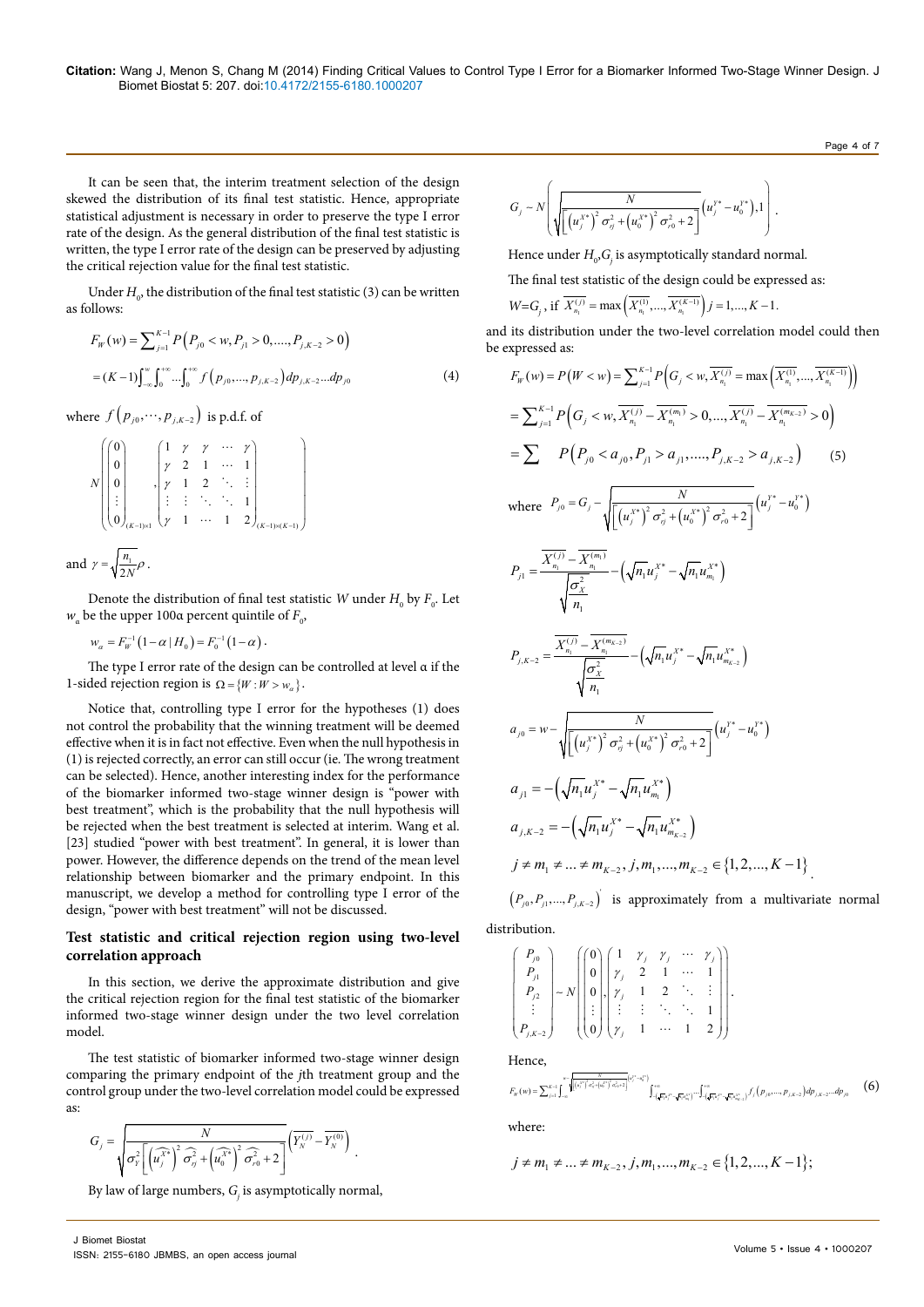$$
f_j(p_{j0},...,p_{j,K-2}) \text{ is p.d.f. of } N \begin{pmatrix} 0 \\ 0 \\ 0 \\ \vdots \\ 0 \end{pmatrix} \begin{pmatrix} 1 & \gamma_j & \gamma_j & \cdots & \gamma_j \\ \gamma_j & 2 & 1 & \cdots & 1 \\ \gamma_j & 1 & 2 & \ddots & \vdots \\ \vdots & \vdots & \vdots & \ddots & \ddots & 1 \\ \gamma_j & 1 & \cdots & 1 & 2 \end{pmatrix} \begin{pmatrix} 0 \\ 0 \\ \vdots \\ 0 \end{pmatrix},
$$

$$
\gamma_j = \rho \sqrt{\frac{n_1}{N}} \sqrt{\frac{(\vec{u_j}^*)^2}{(\vec{u_j}^*)^2} \frac{\sigma_j^2}{\sigma_{\eta}^2 + (\vec{u_0}^*)^2} \frac{\sigma_j^2}{\sigma_{\eta}^2 + 2}}.
$$

Under  $H_0$ , (6) could be simplified as:

$$
F_W(w) = \sum_{j=1}^{K-1} P\left(P_{j0} < w, P_{j1} > 0, \dots, P_{j,K-2} > 0\right)
$$
\n
$$
= \sum_{j=1}^{K-1} \int_{-\infty}^{w} \int_{0}^{+\infty} \dots \int_{0}^{+\infty} f_j\left(p_{j0}, \dots, p_{j,K-2}\right) dp_{j,K-2} \dots dp_{j0} \tag{7}
$$

where  $f_j(p_{j0},...,p_{j,K-2})$  is p.d.f. of

$$
N\begin{pmatrix} 0 \\ 0 \\ 0 \\ \vdots \\ 0 \end{pmatrix}, \begin{cases} 1 & \gamma_j & \gamma_j & \cdots & \gamma_j \\ \gamma_j & 2 & 1 & \cdots & 1 \\ \gamma_j & 1 & 2 & \ddots & \vdots \\ \vdots & \vdots & \ddots & \ddots & 1 \\ \gamma_j & 1 & \cdots & 1 & 2 \end{cases}_{(K-1)\times(K-1)} \begin{cases} 0 \\ \gamma_j & \gamma_j & \gamma_j \\ \vdots & \vdots & \ddots & \ddots \end{cases}
$$
and  $\gamma_j = \rho \sqrt{\frac{n_1}{N}} \sqrt{\frac{n_1}{(\hat{u}_0^{X*})^2 \hat{\sigma}_{\gamma_j}^2 + (u_0^{X*})^2 \hat{\sigma}_{\gamma_0}^2 + 2}}.$ 

Notice that, if  $\sigma_{r0}^2 = \sigma_{r1}^2 = \cdots = \sigma_{r,K-1}^2$ , that is the variability of the estimated mean-level correlation for each treatment group is the same, the above distribution can be approximated by:

$$
F_W(w) = \sum_{j=1}^{K-1} P(P_{j0} < w, P_{j1} > 0, \dots, P_{j,K-2} > 0)
$$
\n
$$
= (K-1) \int_{-\infty}^w \int_0^{+\infty} \dots \int_0^{+\infty} f(p_{j0}, \dots, p_{j,K-2}) \, dp_{j,K-2} \dots \, dp_{j0}
$$

where  $f(p_{j0}, \dots, p_{j,K-2})$  is p.d.f. of

|     |                  |                             | $\gamma$                    |          | $\cdots$ |                          |  |
|-----|------------------|-----------------------------|-----------------------------|----------|----------|--------------------------|--|
|     |                  |                             | $\gamma$                    |          |          |                          |  |
|     | ÷                |                             | $\mathcal{A}^{\mathcal{A}}$ |          |          |                          |  |
|     | $\boldsymbol{0}$ | $K-1)$ $\times$ 1           | $\gamma$                    | $\ldots$ |          | 2)<br>$(K-1)\times(K-1)$ |  |
| and |                  | $\frac{n_1}{\cdots \rho}$ . |                             |          |          |                          |  |

The type I error rate of the design can be controlled at level *α* if the 1-sided rejection region is  $\Omega = \{W : W > w_{\alpha}\}\$ , where,  $w_{\alpha} = F_W^{-1} (1 - \alpha \mid H_0) = F_0^{-1} (1 - \alpha).$ 

#### **R- functions to compute the critical value**

We developed R functions for calculating the critical rejection values  $w_{\alpha}$  for biomarker informed two-stage winner design with any active treatment arms  $K(K \geq 3)$  (Please refer to the appendix).

R function-*convention\_cv\_Kk* is for calculating the integration of *F*0 (*w*) for biomarker informed two-stage winner design with *k*−1 active treatment groups and a control group under conventional model and therefore can be used to find critical rejection values for the final test statistic. Notice that *convention\_cv\_Kk* is a function of  $\alpha$ , *K*,  $I = \frac{n_1}{N}$ and  $\rho$ . As it seems unlikely that in practice  $\rho$  will be known, the sample correlation coefficient  $\hat{\rho}$  is suggested to be used for calculating an approximate critical rejection value. The question that how  $\hat{\rho}$  affects the distribution of test statistic will be discussed in next section.

Page 5 of 7

R function**-***wang\_cv\_Kk* is for calculating values for biomarker informed two-stage winner design with *k*−1 active treatment groups and a control group under the two-level correlation model proposed by Wang et al. [23]. If there are unknown parameters incorporated in the functions, the parameter estimates can be used for calculating an approximate critical rejection value. As an additional check, simulations should be done to ensure type I error rate is preserved.

### **Critical values**

Tables 1-5 provide the critical rejection values  $w_{0.025}$  for biomarker informed two-stage winner design with up to 7 active treatment group under conventional model. As expected, the critical rejection value  $w_{0.025}$  increases as  $\rho$  increases. It can also be seen that, critical value is a function of the information at the interim i.e. with more information at interim, the critical rejection value  $w_{0.025}$  at the final analysis will be larger. Also the more active treatment groups, the larger the critical rejection value  $w_{0.025}$  will be.

These tables also reflect partially how estimation of *ρ* affects the

| $\mathcal{D}$ |      | 0.2   | 0.5   | 0.8   |       |
|---------------|------|-------|-------|-------|-------|
| $n/M = 0.3$   | 1.96 | 2.023 | 2.108 | 2.182 | 2.225 |
| $n/M = 0.5$   | 1.96 | 2.041 | 2.146 | 2.232 | 2.279 |
| $n/M=0.8$     | 1.96 | 2.061 | 2.186 | 2.281 | 2.328 |

**Table 1:**  $W_{0.025}$  for biomarker informed two-stage winner design ( $K=4$ ).

| $\rho$      |      | 0.2   | 0.5   | 0.8   |       |
|-------------|------|-------|-------|-------|-------|
| $n/M = 0.3$ | 1.96 | 2.038 | 2.142 | 2.232 | 2.286 |
| $n/M = 0.5$ | 1.96 | 2.058 | 2.188 | 2.294 | 2.352 |
| n,/N=0.8    | 1.96 | 2.083 | 2.237 | 2.356 | 2.415 |

**Table 2:**  $W_{0.025}$  for biomarker informed two-stage winner design ( $K=5$ ).

| $\rho$      | 0    | 0.2   | 0.5   | 0.8   |       |
|-------------|------|-------|-------|-------|-------|
| $n/M = 0.3$ | 1.96 | 2.048 | 2.165 | 2.27  | 2.33  |
| $n/M = 0.5$ | 1.96 | 2.072 | 2.218 | 2.34  | 2.408 |
| $n/N = 0.8$ | 1.96 | 2.1   | 2.275 | 2.411 | 2.48  |

**Table 3:**  $W_{0.025}$  for biomarker informed two-stage winner design ( $K=6$ ).

|             |      | 0.2   | 0.5   | 0.8   |       |
|-------------|------|-------|-------|-------|-------|
| $n/M=0.3$   | 1.96 | 2.055 | 2.185 | 2.299 | 2.366 |
| $n/M = 0.5$ | 1.96 | 2.082 | 2.242 | 2.376 | 2.452 |
| $n/N = 0.8$ | 1.96 | 2.112 | 2.305 | 2.455 | 2.531 |

**Table 4:** $w_{0.025}$  for biomarker informed two-stage winner design ( $K=7$ ).

| ρ         |      | 0.2   | 0.5   | 0.8   |       |
|-----------|------|-------|-------|-------|-------|
| $n/M=0.3$ | 1.96 | 2.063 | 2.202 | 2.323 | 2.396 |
| $n/M=0.5$ | 1.96 | 2.091 | 2.262 | 2.407 | 2.488 |
| $n/M=0.8$ | 1.96 | 2.123 | 2.33  | 2.492 | 2.575 |

**Table 5:**  $W_{0.025}$  for biomarker informed two-stage winner design ( $K=8$ ).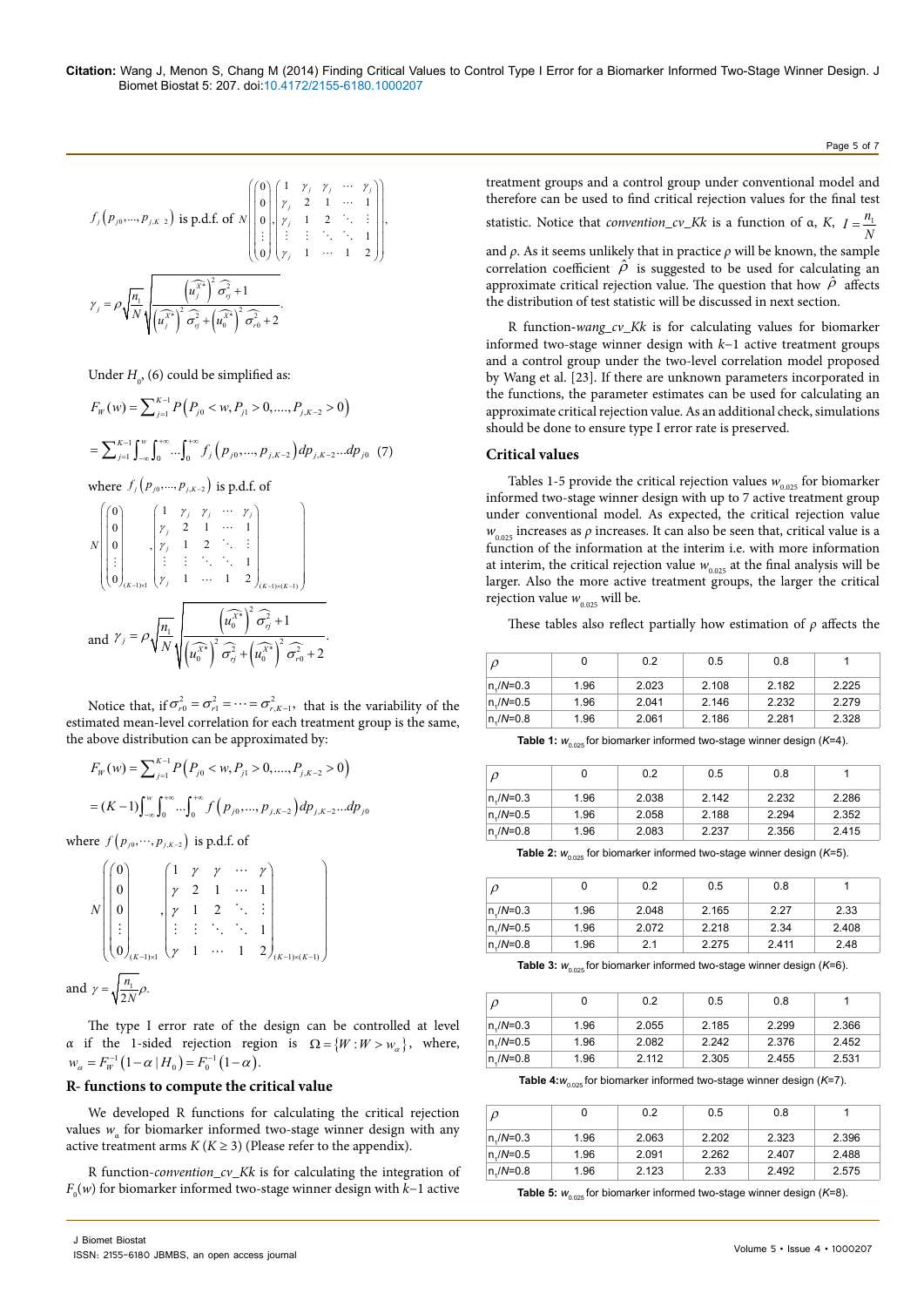**Citation:** Wang J, Menon S, Chang M (2014) Finding Critical Values to Control Type I Error for a Biomarker Informed Two-Stage Winner Design. J Biomet Biostat 5: 207. doi:10.4172/2155-6180.1000207

| $\hat{\rho}$ ( $\rho$ )     | 0(0.8)       | 0.2(0.8)      | 0.5(0.8)      | 0.7(0.8)      | 1(0.8)        |
|-----------------------------|--------------|---------------|---------------|---------------|---------------|
| $n_1/N=0.3$                 |              |               |               |               |               |
| $W_{0.025}$ ( $W_{0.025}$ ) | 1.96(2.182)  | 2.023 (2.182) | 2.108 (2.182) | 2.159 (2.182) | 2.225 (2.182) |
| Error ( $\alpha$ -0.025)    | 0.016        | 0.011         | 0.005         | 0.001         | $-0.002$      |
| $n_1/N = 0.5$               |              |               |               |               |               |
| $W_{0.025}$ ( $W_{0.025}$ ) | 1.96 (2.232) | 2.041 (2.232) | 2.146 (2.232) | 2.205 (2.232) | 2.279 (2.232) |
| Error ( $\alpha$ -0.025)    | 0.021        | 0.014         | 0.006         | 0.002         | $-0.003$      |
| $n_1/N = 0.8$               |              |               |               |               |               |
| $W_{0.025}$ $(W_{0.025})$   | 1.96 (2.281) | 2.061 (2.281) | 2.186 (2.281) | 2.253 (2.281) | 2.328 (2.281) |
| Error ( $\alpha$ -0.025)    | 0.027        | 0.017         | 0.006         | 0.002         | $-0.003$      |

**Table 6:** Error in Type I Error using  $\hat{\rho}$  (*K*=9).

distribution of the test statistic. Table 6 lists the errors in Type I error using  $\hat{\rho}$  instead of  $\rho$  for a biomarker informed two-stage winner design with 3 active treatment groups and 1 control group. If  $\hat{\rho} = 0.5$  is used instead of  $\rho$ =0.8, the true Type I error of the design is around 0.03 when we thought the type I error rate is controlled at 0.025. If  $\hat{\rho} = 1$  is used, the true Type I error of the design is around 0.023. Therefore, errors caused by misestimating *ρ* is in general in an acceptable region.

#### **Discussion**

In this manuscript, we have proposed a novel statistical approach for type I error control of the biomarker informed two-stage winner design. We leverage the concept of adjusting critical rejection values of the final test statistic of the design for preserving the type I error rate. The exact distribution of the final test statistic is derived under the conventional one-level correlation model, and the asymptotic distribution of the final test statistic is provided for Wang et al. [23] two-level correlation model. The critical rejection values  $w_a$  are computed through mathematical integrations. We developed R functions for calculating the adjusted critical rejection values from the skewed distribution of final test statistic. As shown, the critical rejection value  $w_{0.025}$  increases if any of the following increases i.e. correlation (*ρ*), number of active treatment

groups (*k*) and information at interim analysis  $\left(\frac{n_1}{N}\right)$  increases.

Our proposed method circumvents the limitation of the normal approximation method proposed by Shun et al. [22], and works for designs with any number of treatment arms. However, it has the limitation that it works only for the biomarker informed two-stage winner design with normal interim and final endpoints. For the designs with non-normal endpoints, transformations might be used to convert the data to follow normal distribution. Developing novel approaches for type I error control for biomarker informed two-stage winner design with non-normal endpoints would be an interesting topic for future studies.

#### **References**

- 1. [Gallo P, Chuang-Stein C, Dragalin V, Gaydos B, Krams M, et al. \(2006\)](http://www.ncbi.nlm.nih.gov/pubmed/16724485) [Adaptive designs in clinical drug development--an Executive Summary of the](http://www.ncbi.nlm.nih.gov/pubmed/16724485) [PhRMA Working Group. J Biopharm Stat 16: 275-283.](http://www.ncbi.nlm.nih.gov/pubmed/16724485)
- 2. [Pocock SJ \(1977\) Group sequential methods in the design and analysis of](http://biomet.oxfordjournals.org/content/64/2/191.abstract) [clinical trials. Biometrika 64: 191-199.](http://biomet.oxfordjournals.org/content/64/2/191.abstract)
- 3. [O'Brien PC, Fleming TR \(1979\) A multiple testing procedure for clinical trials.](http://www.ncbi.nlm.nih.gov/pubmed/497341) [Biometrics 35: 549-556.](http://www.ncbi.nlm.nih.gov/pubmed/497341)
- 4. [Lan KKG, DeMets DL \(1983\) Discrete sequential boundaries for clinical trials.](http://biomet.oxfordjournals.org/content/70/3/659.abstract)  [Biometrika 70: 659-663.](http://biomet.oxfordjournals.org/content/70/3/659.abstract)
- 5. Bauer P (1989) Multistage testing with adaptive designs. Biometrie und Informatik in Medizin und Biologie 20: 130-148.
- 6. [Bauer P, Köhne K \(1994\) Evaluation of experiments with adaptive interim](http://www.ncbi.nlm.nih.gov/pubmed/7786985)  [analyses. Biometrics 50: 1029-1041.](http://www.ncbi.nlm.nih.gov/pubmed/7786985)
- 7. [Lehmacher W, Wassmer G \(1999\) Adaptive sample size calculations in group](http://www.ncbi.nlm.nih.gov/pubmed/11315085)  [sequential trials. Biometrics 55: 1286-1290.](http://www.ncbi.nlm.nih.gov/pubmed/11315085)
- 8. [Chang M \(2008\) Adaptive design theory and implementation using SAS and](http://books.google.co.in/books/about/Adaptive_Design_Theory_and_Implementatio.html?id=_mISmKj-tGAC&redir_esc=y)  [R. CRC Press.](http://books.google.co.in/books/about/Adaptive_Design_Theory_and_Implementatio.html?id=_mISmKj-tGAC&redir_esc=y)
- 9. [Proschan MA, Hunsberger SA \(1995\) Designed extension of studies based on](http://www.ncbi.nlm.nih.gov/pubmed/8589224)  [conditional power. Biometrics 51: 1315-1324.](http://www.ncbi.nlm.nih.gov/pubmed/8589224)
- 10. [Liu Q, Chi GY \(2001\) On sample size and inference for two-stage adaptive](http://www.ncbi.nlm.nih.gov/pubmed/11252594)  [designs. Biometrics 57: 172-177.](http://www.ncbi.nlm.nih.gov/pubmed/11252594)
- 11. [Müller HH, Schäfer H \(2001\) Adaptive group sequential designs for clinical](http://www.ncbi.nlm.nih.gov/pubmed/11550941)  [trials: combining the advantages of adaptive and of classical group sequential](http://www.ncbi.nlm.nih.gov/pubmed/11550941)  [approaches. Biometrics 57: 886-891.](http://www.ncbi.nlm.nih.gov/pubmed/11550941)
- 12. [Cui L, Hung HM, Wang SJ \(1999\) Modification of sample size in group](http://www.ncbi.nlm.nih.gov/pubmed/11315017)  [sequential clinical trials. Biometrics 55: 853-857.](http://www.ncbi.nlm.nih.gov/pubmed/11315017)
- 13. [Fisher LD \(1998\) Self-designing clinical trials. Stat Med 17: 1551-1562.](http://www.ncbi.nlm.nih.gov/pubmed/9699229)
- 14. [Shen Y, Fisher L \(1999\) Statistical inference for self-designing clinical trials with](http://www.ncbi.nlm.nih.gov/pubmed/11318154)  [a one-sided hypothesis. Biometrics 55: 190-197.](http://www.ncbi.nlm.nih.gov/pubmed/11318154)
- 15. [Bretz F, Schmidli H, Koenig F, Racine A, Maurer W \(2006\) Confirmatory](http://www.ncbi.nlm.nih.gov/pubmed/16972714)  [seamless phase II/III clinical trials with hypotheses selection at interim: general](http://www.ncbi.nlm.nih.gov/pubmed/16972714)  [concepts. Biometrical Journal 48: 623-634.](http://www.ncbi.nlm.nih.gov/pubmed/16972714)
- 16. [Holm S \(1979\) A simple sequentially rejective multiple test procedure. Scand](http://www.google.co.in/url?q=http://www.ime.usp.br/~abe/lista/pdf4R8xPVzCnX.pdf&sa=U&ei=Gon4U9P5HMnIuASukoHIBg&ved=0CBgQFjAA&usg=AFQjCNG6vGR1kW8zXLBVzqiXVrVIoGUrSw)  [J Statist 6: 65-70.](http://www.google.co.in/url?q=http://www.ime.usp.br/~abe/lista/pdf4R8xPVzCnX.pdf&sa=U&ei=Gon4U9P5HMnIuASukoHIBg&ved=0CBgQFjAA&usg=AFQjCNG6vGR1kW8zXLBVzqiXVrVIoGUrSw)
- 17. [Hochberg Y \(1988\) A sharper Bonferroni's procedure for multiple tests of](http://biomet.oxfordjournals.org/content/75/4/800)  [significance. Biometrika 75: 800-803.](http://biomet.oxfordjournals.org/content/75/4/800)
- 18. [Hommel G \(1988\) A stagewise rejective multiple test procedure based on a](http://biomet.oxfordjournals.org/content/75/2/383.abstract)  [modified Bonferroni test. Biometrika 75: 383-386.](http://biomet.oxfordjournals.org/content/75/2/383.abstract)
- 19. [Todd S, Stallard N \(2005\) A new clinical trial design combining phases 2 and](http://dij.sagepub.com/content/39/2/109.abstract)  [3: sequential designs with treatment selection and a change of endpoint. Drug](http://dij.sagepub.com/content/39/2/109.abstract)  [Information Journal 39: 109-118.](http://dij.sagepub.com/content/39/2/109.abstract)
- 20. [Stallard N \(2010\) A confirmatory seamless phase II/III clinical trial design](http://www.ncbi.nlm.nih.gov/pubmed/20191605)  [incorporating short-term endpoint information. Stat Med 29: 959-971.](http://www.ncbi.nlm.nih.gov/pubmed/20191605)
- 21. [Friede T, Parsons N, Stallard N, Todd S, Valdes Marquez E, et al. \(2011\)](http://www.ncbi.nlm.nih.gov/pubmed/21341301)  [Designing a seamless phase II/III clinical trial using early outcomes for treatment](http://www.ncbi.nlm.nih.gov/pubmed/21341301)  [selection: an application in multiple sclerosis. Stat Med 30: 1528-1540.](http://www.ncbi.nlm.nih.gov/pubmed/21341301)
- 22. [Di Scala L, Glimm E \(2011\) Time-to-event analysis with treatment arm selection](http://www.ncbi.nlm.nih.gov/pubmed/21898523)  [at interim. Stat Med 30: 3067-3081.](http://www.ncbi.nlm.nih.gov/pubmed/21898523)